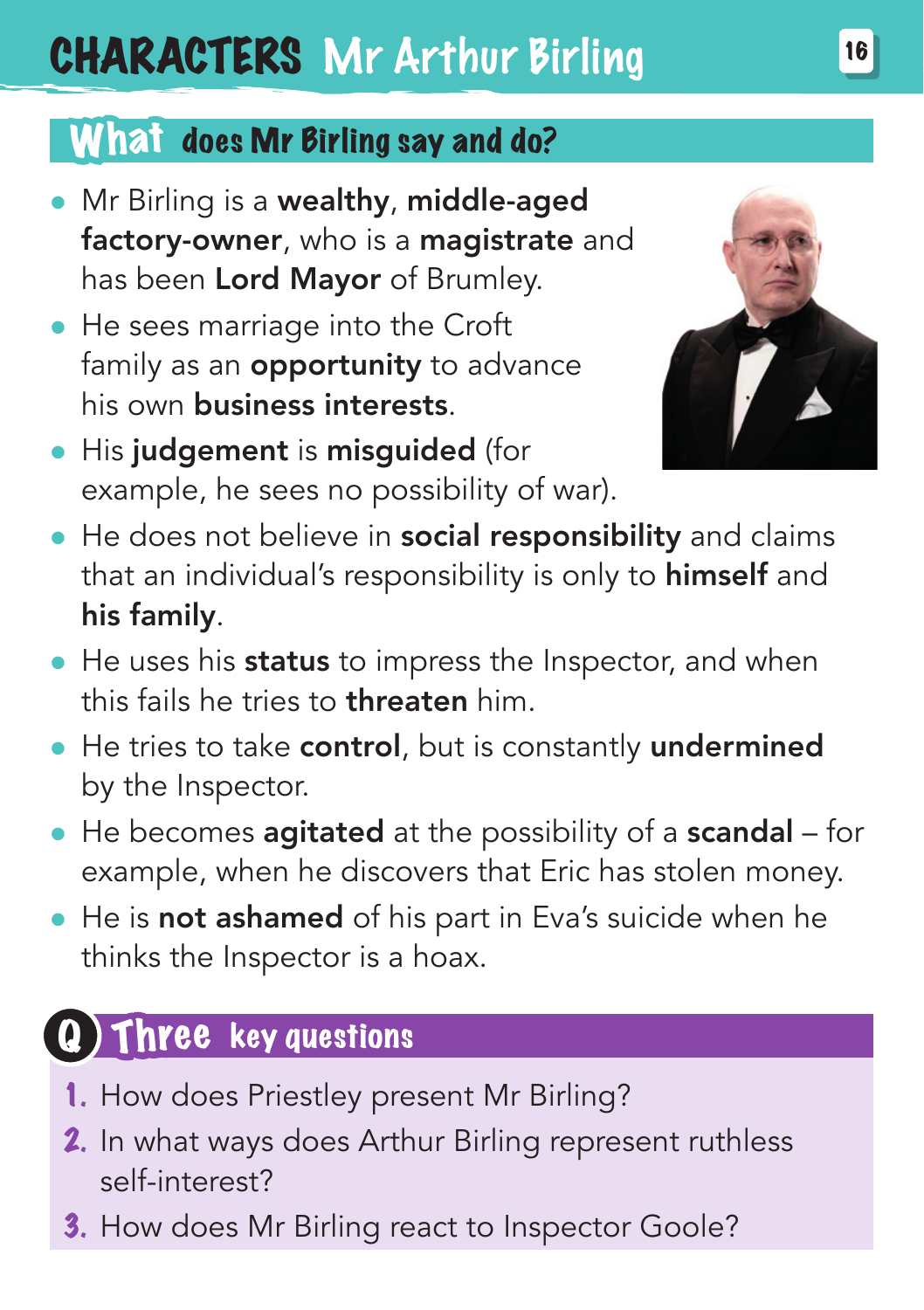## **Answers**

- 1. Priestley presents Birling as someone who likes to be in charge and who preaches about his views, but who is often misguided.
- 2a. We see his self-interest in his attitude towards Sheila's engagement, which he regards as a business opportunity.
- 2b. He also has little sense of responsibility to his workers, believing his responsibility is only to himself.
- **3a.** Mr Birling tries to impress and then bully the Inspector, but loses control of the situation as the play develops.
- **3b.** His views oppose Inspector Goole's, and he does not change them.

## Learn

Now learn these key quotations to enhance your skills.

- 1. Man of business: 'I speak as a hard-headed business man' (Act One)
- 2. Ambition: 'there's a fair chance that I might find my way into the next Honours List' (to Gerald, Act One)
- 3. Reputation: 'when this comes out at the inquest, it isn't going to do us much good' (about his wife's refusal to help Eva, Act Two)

# ) Think

How could you use one of the quotations above to complete this paragraph?

Mr Birling reveals his concern for his reputation and his lack of  $compas$ sion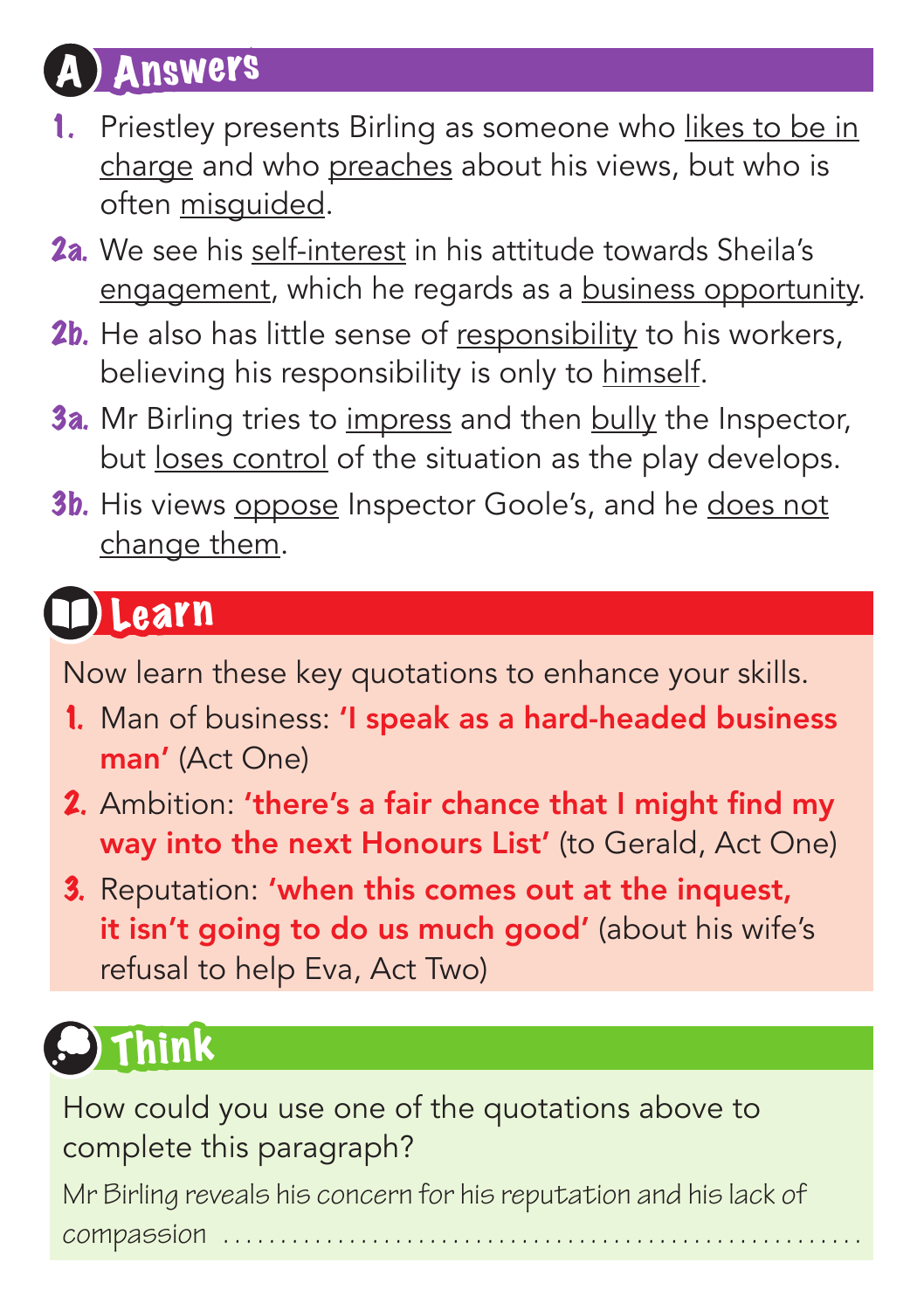#### How is gender explored in the play?

- The play examines the relationship between men and women.
- Mr Birling sees marriage as a means of social advancement.
- Sheila and Gerald's relationship is, first and foremost, a **love match**.



- Eva/Daisy appears to have loved Gerald, although he did not return that strength of feeling.
- Sheila and Gerald are aware of men's attitudes to women in Brumley society – for example, Alderman Meggarty's predatory behaviour.
- Sheila becomes more aware of **gender inequality**, and questions Gerald's attitude to her after she discovers he has been unfaithful.
- **Eric is troubled by his abuse of Eva**, but how far he will change his attitude to women is uncertain.
- The consequences of Gerald's relationship with Eva/ Daisy do not seem to **change his attitude** to Sheila.

### Three key questions

- 1. Which characters does Priestley use to present ideas about marriage?
- 2. What differences do we see in attitudes towards women of different classes?
- 3. How are women exploited by men in the play?